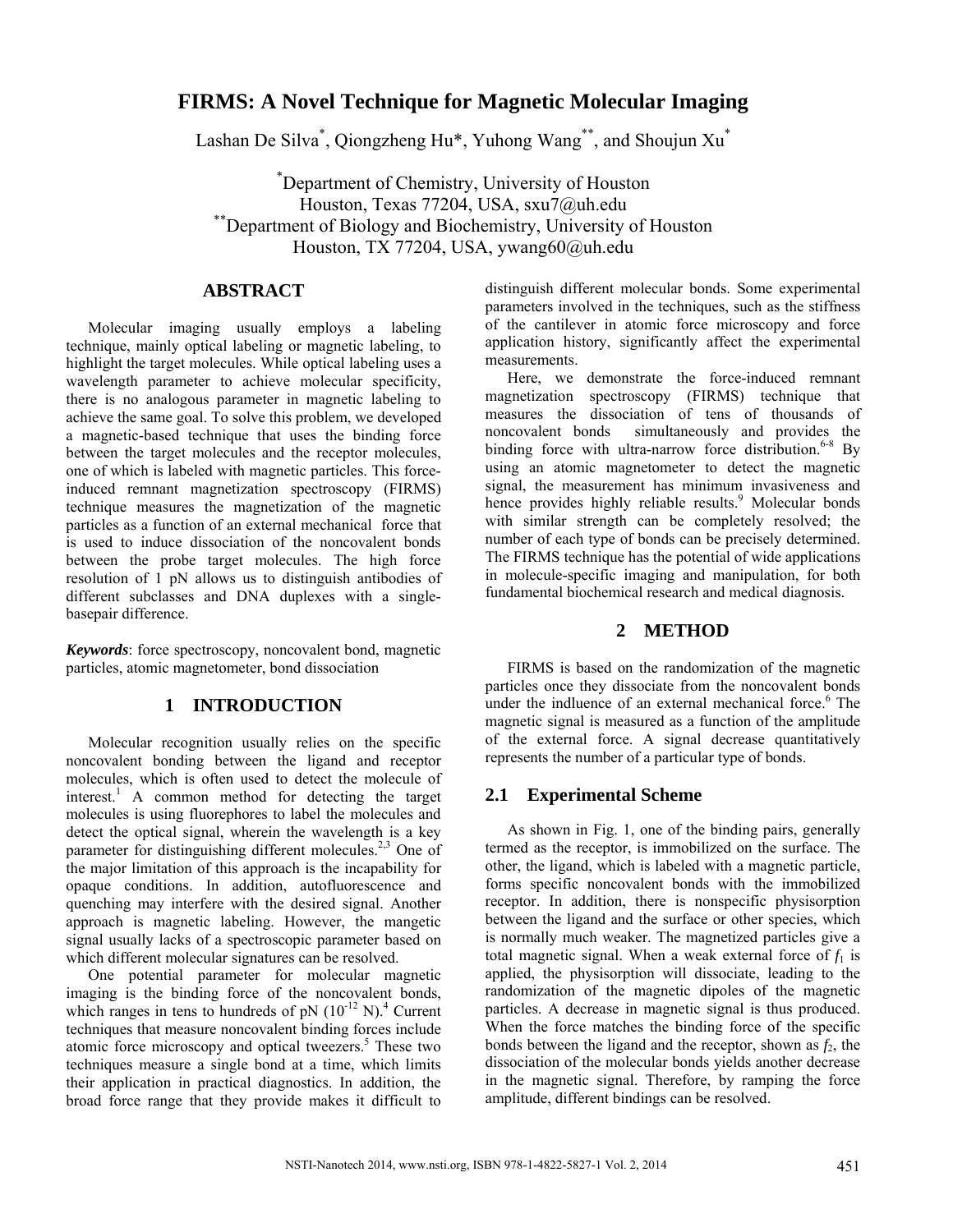

Figure 1: The schematic of FIRMS for distinguishing noncovalent bonds based on their binding strengths.

## **2.2 Sources for External Force**

We have shown two different types of mechanical forces to induce bond dissociation. The first is shaking force by a commercial shaker, for example VWR 12620- 942. Specific binding of antibody-antigen has been resolved from the much weaker nonspecific physisorption. The second is centrifugal force by a commercial centrifuge, for example Eppendorf MiniSpin and 5417R.

#### **2.3 Detection with an Atomic Magnetometer**

Sensitive detection is required to quantify the number of the magnetically labeled noncovalent bonds. We use an atomic magnetometer to measure the magnetic signal vs. the external force, with a sensitivity of approximately 80  $fT/(Hz)^{1/2}$ .<sup>10</sup> The magnetic particles is initially magnetized by a permanent magnet before applying the external force.

To decouple the distance dependence of magnetic signal, a scanning magnetic imaging scheme has been adopted.<sup>11</sup> Instead of a single point measurement, a magnetic field profile is obtained by scanning the sample along the atomic sensor. Fitting the profile provides both the sample distance and the magnetization. The latter represents the number of magnetic particles that are associated with noncovalent bonds. Typically  $10<sup>4</sup>$  molecular bonds can be detected using magnetic microparticles such as M280 (Invitrogen). Magnetically stronger particles will improve the detection limit.

### **3 RESULTS AND DISCUSSION**

Figure 2 shows the FIRMS result of the binding between mouse IgG and its corresponding antigen  $\alpha$ -mouse IgG. The tope panel shows the relative magnetization as a function of the shaking speed. The first decrease, at 450 rpm (resolution per minute) indicates the weaker nonspecific physisorption, while the second decrease at 1050 rpm belongs to the specific antibody-antigen bonds. The two features are clearly resolved, validating the FIRMS technique for molecular magnetic detection. A re-binding experiment showed a second batch of magnetically-labeled antigen was able to bind specifically with the washed surface coated with the antibody, confirmed the 1050 rpm transition being the dissociation of the antibody-antigen

bonds. Otherwise, either the antibody would have been washed away or saturated with antigen.

The derivative of the magnetization profile produces a FIRMS spectrum (bottom panel, Fig. 2). The peak height represents the quantity of the corresponding bonds and the peak position indicates the binding force. The force spectrum is analagous to an optical spectrum, which resolves molecules by their characteristic absorption bands. Therefore, FIRMS implements molecular signature into magnetic sensing for the first time.

Force calibration was obtained by using a centrifuge, which can be calculated from  $f = m\omega^2 r^7$ . Here, *m* is the buoyance mass of the magnetic particles,  $\omega$  is the speed of the centrifuge, and *r* is the distance between the sample and the center of the motor. The buoyance mass of M280 was measured to be  $4.6 \times 10^{-15}$  kg; *r* is 4 cm for the MiniSpin and 8 cm for 5417R.<sup>7,8</sup> Using this method, we have obtained the binding force between the mouse IgG and  $\alpha$ -mouse IgG to be 120 pN, and the physisorption binding force to be 17 pN.



Figure 2. FIRMS of antibody-antigen binding. (Modified with permission from *J. Phys. Chem.* **116**, 9944, 2012. Copyright 2012 American Chemical Society.)

Ultra-high force resolution FIRMS was achieved by using centrifugal force to distinguish DNA duplexes with different numbers and positions of basepairs. Figure 3 shows the results of an 11-basepair DNA duplex with the following sequences:

5′-GGG TTT TTT GGG-3′ 3′-CCC AAA AAG CCC-5′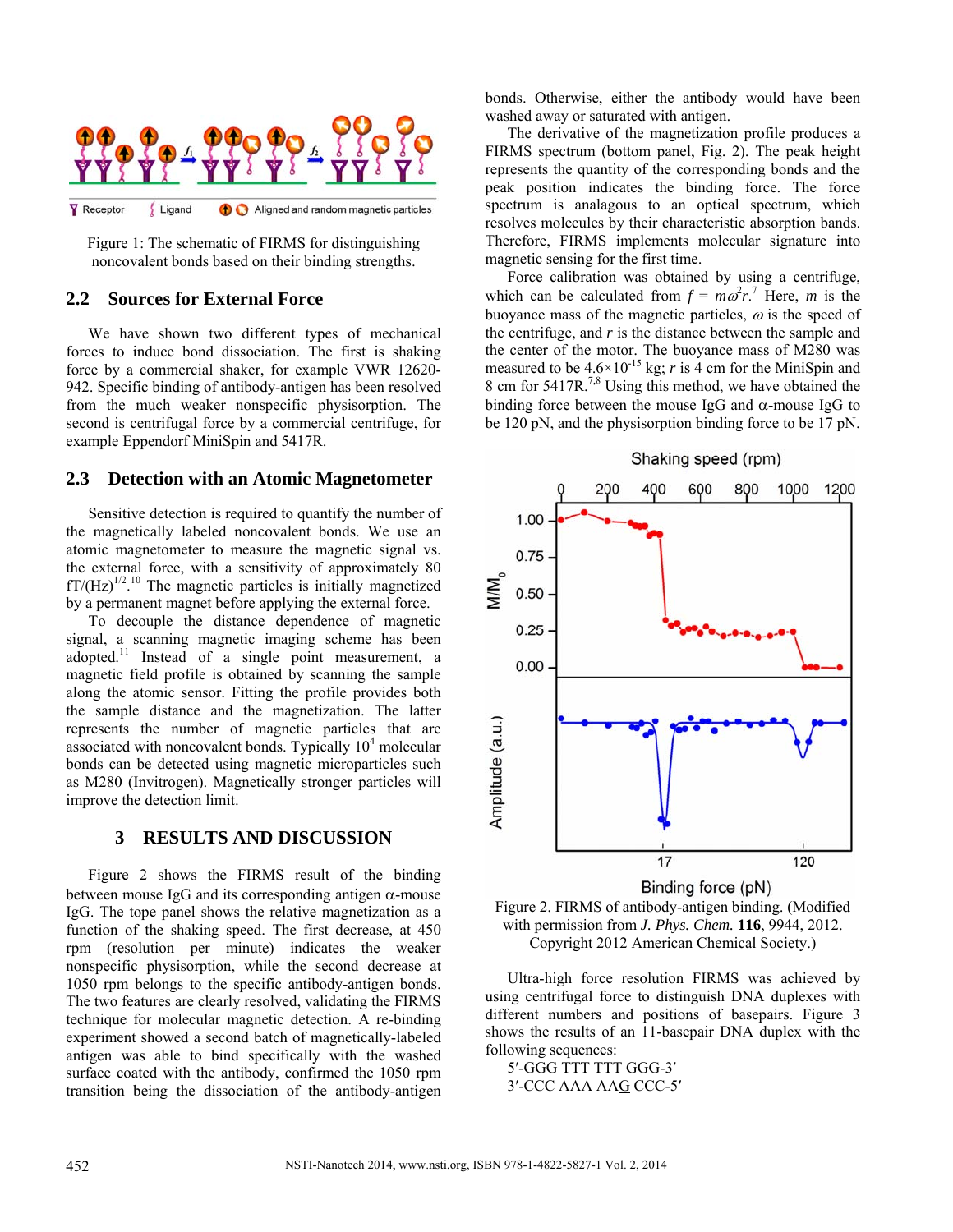The first strand was immobilized on the surface and the second was labeled with magnetic particles. The top panel shows the magnetization vs. the centrifugal speed after a weak centrifugal force to remove the physisorbed magnetic particles. The sharp transition at 2700 rpm indicates the well-defined binding force of the DNA duplex. The FIRMS spectrum on the botton panel gives a half-width halfmaximum of 80 rpm, which corresponds to 1.8 pN force resolution. The distribution of binding force is much narrower than that of single-molecule-based techniques.<sup>12</sup>

The narrow force distribution enables distinguishing different DNA duplexes based on their binding forces. The binding force of a 12-basepair DNA duplex, in which the second strand was 3'-CCC AAA AAA CCC-5', was measured to be 42 pN. More importantly, the two duplexes within the same sample can be completely resolved from the FIRMS spectrum. In addition, the different positions of mismatched base can lead to different binding forces, which can be possibly resolved.<sup>8</sup>





The number of the noncovalent bonds being detected can be obtained from the magnetization value and the calibration curve of the magnetic particles being used. We have experimentally determined the magnetization of the M280 under our magnetizing condition follows a linear progression.<sup>7</sup> The detection limit of the atomic magnetometer is 80 fT for 1 s integration time. Given the sample to the detector distance of approximately 8 mm, the

minimum magnetization will be  $2 \times 10^{-13}$  Am<sup>2</sup>, equivalent to  $4 \times 10^3$  molecular bonds labeled with M280. Using magnetically stronger particles will lead to even better detection limit. For example, we have demonstrated several tens of magnetic particles of 4.5 m diameter can be detected.<sup>10</sup>

The force resolution may also be improved. At present, the limiting factor seems to be the smallest incremental step of the centrifugal speed, which is 100 rpm. Implementing a more precise centrifuge in the speed range of 2000-8000 rpm will probably improve the force resolution.

We compare our new FIRMS technique with the widely used AFM and optical tweezers. First, the force distribution of FIRMS is only 2 pN, nearly an order of magnitude narrower than that of the other two techniques. The highly precise binding force enables resolution of different molecular bonds in a single sample. Such capability facilitates practical diagnostics. Second, FIRMS typically measures  $10^3$ -10<sup>6</sup> bonds at a time; the results do not need to be repeated many times, in contrary to the other two techniques that are based on single-molecule detection. Third, the atomic magnetometer used for FIRMS is mechanically uncoupled from the molecular system, different from the AFM in which the cantilever needs to be connected with the molecular bonds. This noninvasive detection eliminates possible interferences such as the force constant of the cantilever.

## **4 CONCLUSION**

The FIRMS technique implements molecular specificity into magnetic sensing for the first time. The binding force serves as the discriminating parameter, which is analogous to the wavelength parameter in optical-based detection. Because of its advantage of opaque-condition applicability, magnetic sensing with FIRMS can find broad applications in diagnosis.

#### **REFERENCES**

- [1] Evans, E. & Ritchie, K. Dynamic strength of molecular adhesion bonds. *Biophys. J.* **72**, 1541- 1555 (1997).
- [2] Tsien, R. Y. The gree fluorescent protein. *Annu. Rev. Biochem.* **67**, 509-544 (1998).
- [3] Dai, N. & Kool, E. T. Fluorescent DNA-based enzyme sensors. *Chem. Soc. Rev.* **40**, 5756-5770 (2011).
- [4] Weisel, J. W., Shuman, H. & Litvinov, R. I. Protein-protein unbinding induced by force: single-molecule studies. *Curr. Opin. Struct. Biol.* **13**, 227-235 (2003).
- [5] Neuman, K. C. & Nagy, A. Single-molecule force spectroscopy: optical tweezers, magnetic tweezers and atomic force microscopy. *Nat. Methods* **5**, 491-505 (2008).